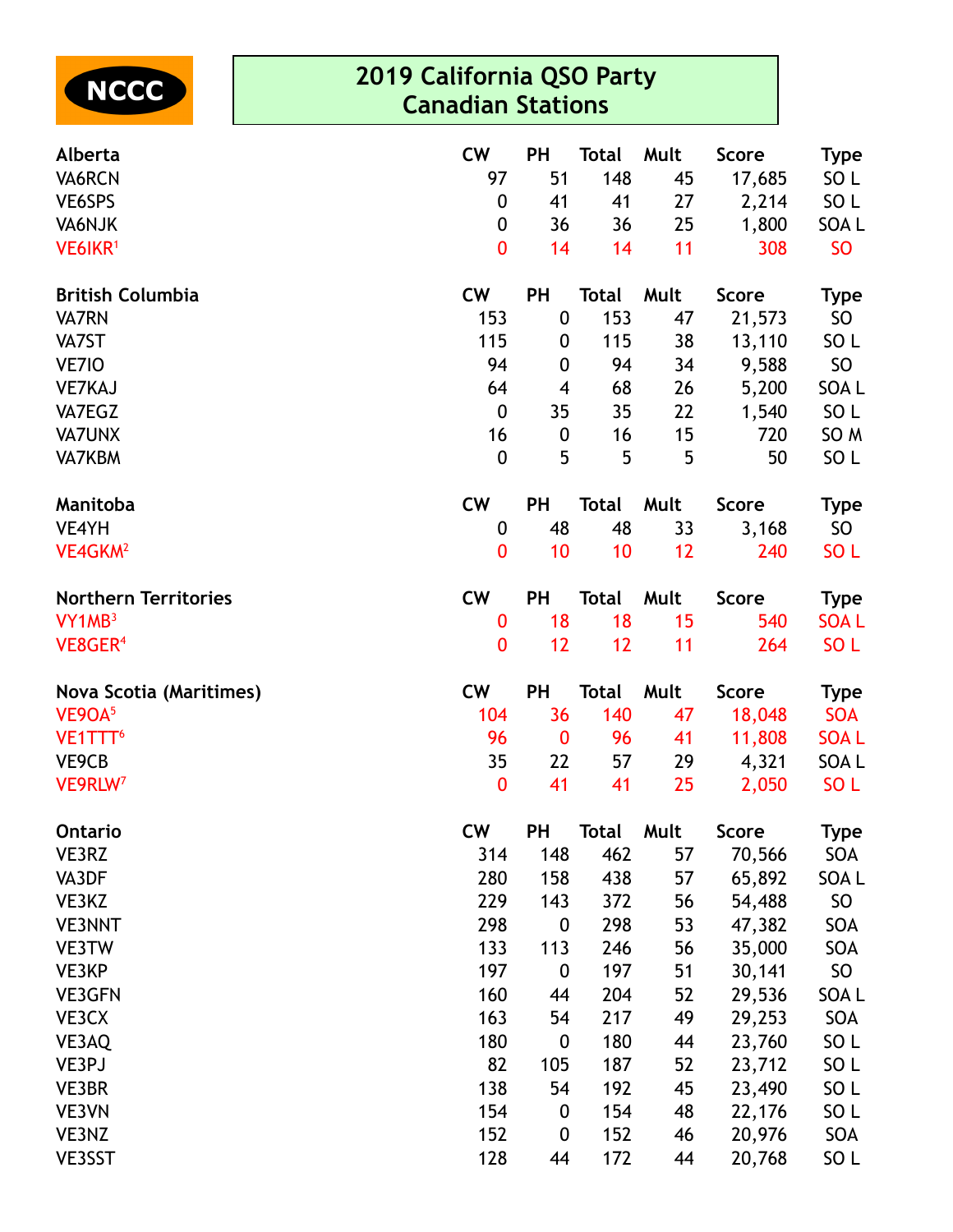

## **2019 California QSO Party Canadian Stations**

| Ontario                       | <b>CW</b>        | PH               | <b>Total</b> | Mult           | <b>Score</b> | <b>Type</b>     |
|-------------------------------|------------------|------------------|--------------|----------------|--------------|-----------------|
| VA3WB                         | 96               | 47               | 143          | 47             | 17,954       | SO <sub>L</sub> |
| VA3WW                         | $\boldsymbol{0}$ | 174              | 174          | 51             | 17,748       | SOA             |
| VE3CV                         | 98               | 52               | 150          | 43             | 17,114       | SO <sub>L</sub> |
| VA3EC                         | 115              | $\pmb{0}$        | 115          | 47             | 16,215       | SO <sub>L</sub> |
| <b>VE3TM</b>                  | 91               | 30               | 121          | 44             | 14,652       | SO <sub>L</sub> |
| <b>VE3MGY</b>                 | 117              | $\boldsymbol{0}$ | 117          | 37             | 12,987       | SOA L           |
| VE3KTB                        | 73               | 53               | 126          | 38             | 12,350       | SOA             |
| VE3DQN                        | 82               | 24               | 106          | 42             | 12,348       | SO <sub>L</sub> |
| VA3RKM                        | 82               | 20               | 102          | 42             | 12,012       | SO <sub>L</sub> |
| VE3YAA (VE3FJ op)             | 99               | $\boldsymbol{0}$ | 99           | 40             | 11,880       | SO              |
| VE3NR                         | 82               | 18               | 100          | 39             | 10,998       | SO <sub>L</sub> |
| VE3FH                         | 94               | $\boldsymbol{0}$ | 94           | 34             | 9,588        | SO <sub>L</sub> |
| VA3PC                         | $\boldsymbol{0}$ | 101              | 101          | 46             | 9,292        | SOA             |
| VE3AYR                        | 72               | $\mathfrak{Z}$   | 75           | 37             | 8,214        | SO <sub>L</sub> |
| VE3XKZ                        | $\pmb{0}$        | 41               | 41           | 29             | 2,378        | SOA L           |
| VA3FN                         | 25               | $\boldsymbol{0}$ | 25           | 20             | 1,500        | SO <sub>L</sub> |
| <b>VE3FWF</b>                 | 15               | $\boldsymbol{0}$ | 15           | 13             | 585          | SO <sub>L</sub> |
| VE3XD                         | 13               | $\boldsymbol{0}$ | 13           | 11             | 429          | SO <sub>L</sub> |
| VE3HG                         | 11               | $\boldsymbol{0}$ | 11           | 9              | 297          | SO <sub>L</sub> |
| VA3DEF                        | $\boldsymbol{0}$ | 8                | 8            | $\overline{7}$ | 112          | SO <sub>L</sub> |
| VE3UZ <sup>8</sup> (+ VE3GYL) | 107              | 111              | 218          | 56             | 30,408       | M/SL            |
| Quebec                        | <b>CW</b>        | <b>PH</b>        | <b>Total</b> | Mult           | <b>Score</b> | <b>Type</b>     |
| VA2CZ <sup>9</sup>            | 151              | 140              | 291          | 57             | 41,781       | <b>SOA</b>      |
| <b>VE2FK</b>                  | 102              | $\boldsymbol{0}$ | 102          | 45             | 13,770       | SOA             |
| VA2YZX                        | $\boldsymbol{0}$ | 23               | 23           | 22             | 1,012        | SO <sub>L</sub> |
| <b>VE2NCG</b>                 | 19               | $\boldsymbol{0}$ | 19           | 15             | 855          | SO <sub>L</sub> |
| <b>VE2YUC</b>                 | $\pmb{0}$        | 19               | 19           | 16             | 608          | SO <sub>L</sub> |
| VA2UR <sup>10</sup>           | 30               | 28               | 58           | 31             | 4,526        | M/S             |
| VE <sub>2</sub> GT            |                  |                  |              |                |              | C               |
| Saskatchewan                  | <b>CW</b>        | PH               | <b>Total</b> | Mult           | <b>Score</b> | <b>Type</b>     |
| VE5MX <sup>11</sup>           | 168              | 113              | 281          | 57             | 41,610       | <b>SOA</b>      |
| VE5YAK <sup>12</sup>          | 18               | 33               | 51           | 35             | 4,200        | <b>SOALYL</b>   |
| VE5GC                         | 28               | $\boldsymbol{0}$ | 28           | 20             | 1,680        | SO <sub>L</sub> |

C = *Checklog* E = Country Expedition L = Low Power M = Mobile M/M = Multi-Multi

M/S = Multi-Single

 $Q = QRP$